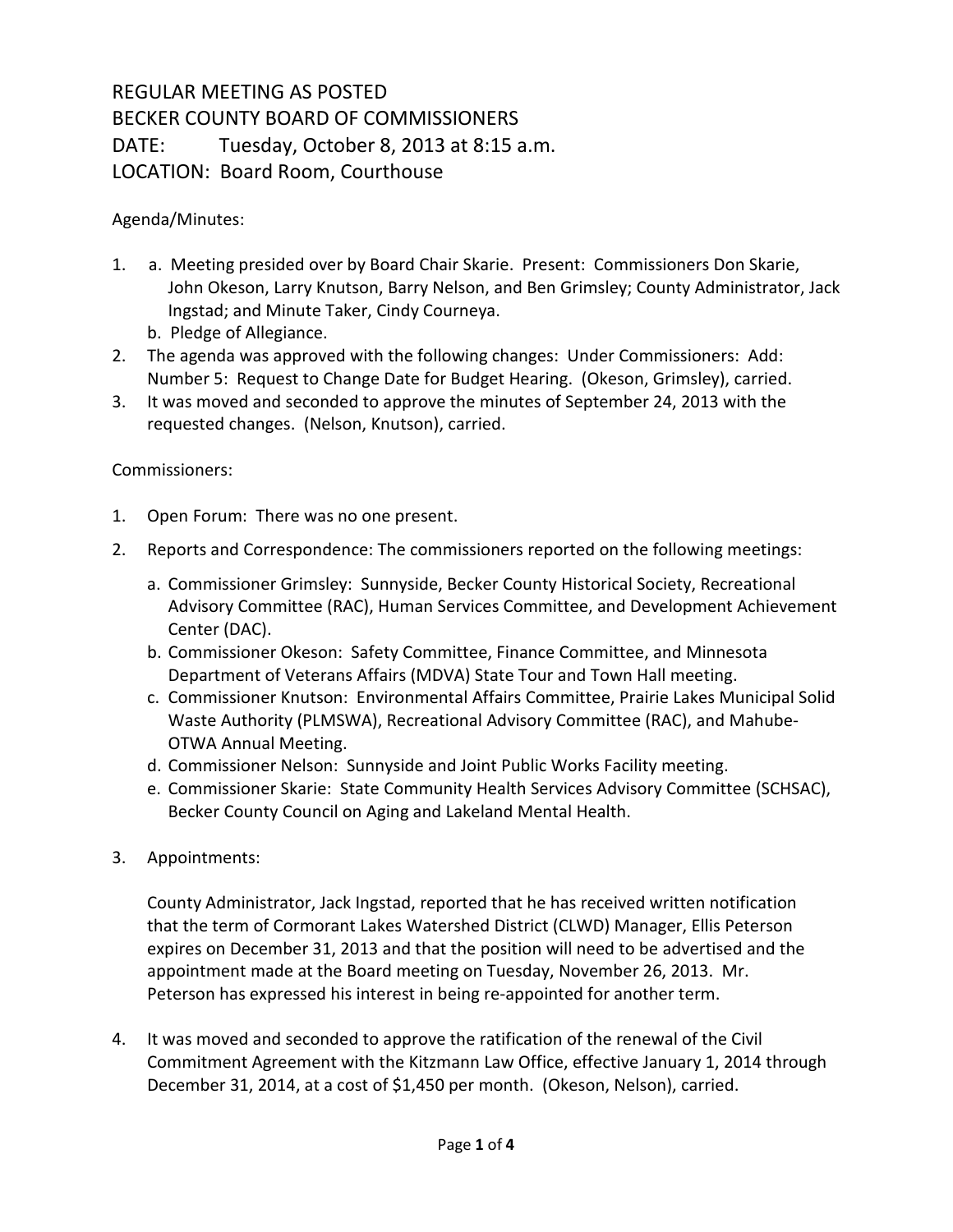5. It was moved and seconded to approve the Budget Hearing be held on Thursday, December 5, 2013 at 7:00 p.m., rather than November  $26<sup>th</sup>$ , as previously approved. (Knutson, Okeson), carried. County Administrator, Jack Ingstad, noted that a resolution will be brought to the next meeting to set the hearing.

The Board of Commissioners convened for the Joint Becker County Planning Commission and Board of Commissioner meeting in reference to the request from Roger Schermerhorn for a Conditional Use Permit to establish a family cemetery, with the location at 19310 Co. Hwy. 29, in Erie Township in Detroit Lakes, MN.

Following, a motion was made by Commissioner Okeson to concur with the Planning Commission recommendation to approve the request for a Conditional Use Permit, as submitted. Commissioner Knutson seconded and all were in favor. Motion carried.

Auditor-Treasurer: Ryan Tangen presented:

- 1. Licenses and Permits: There were none.
- 2. It was moved and seconded to approve Resolution 10-13-1A, to approve the application for Re-purchase of Tax Forfeited Lands for Lynette DeGroat for Parcel Number 50.0238.000, with a repurchase price of \$1,037.96 and as outlined in said resolution. (Nelson, Knutson), carried.

Finance Committee: Ryan Tangen presented:

- 1. It was moved and seconded to approve the regular claims, over 90-day claim, and Auditor's Warrants:
	- a. Over 90-Days:
		- i. Danny Johnson in the amount of \$25.00 due to not receiving the invoice.
	- b. Auditor's Warrants: (Tuesday Bills):
		- i. 09/24/2013 in the amount of \$177,221.63
		- ii. 09/30/2013 in the amount of \$2,590.77
		- iii. 10/01/13 in the amount of \$37,307.69
	- (Okeson, Nelson), carried.
- 2. It was moved and seconded to approve the expenditure of \$12,810.29, plus shipping and tax, for a new IBM Server, and to delay the purchase if possible until after January 1, 2014 in order to take advantage of the implementation of tax exempt status for local governments. (Nelson, Knutson), carried.
- 3. It was noted that the Sheriff's office has been using a property located near Detroit Mountain for Peace Officer weapons certification and that additional costs would be incurred to use a range. It was recommended that the Sheriff's office use a range and negotiate an annual membership for certification and training.
- 4. A meeting was held with the Health and Human Services supervisors in reference to Centralized Accounting. A revised timeline was presented and there will be additional meetings to continue the process. It was noted that further definitions of Accounting versus Financial Worker versus Case Aid will need to be developed before proceeding and an update will be provided at each subsequent Finance Committee meeting. It was the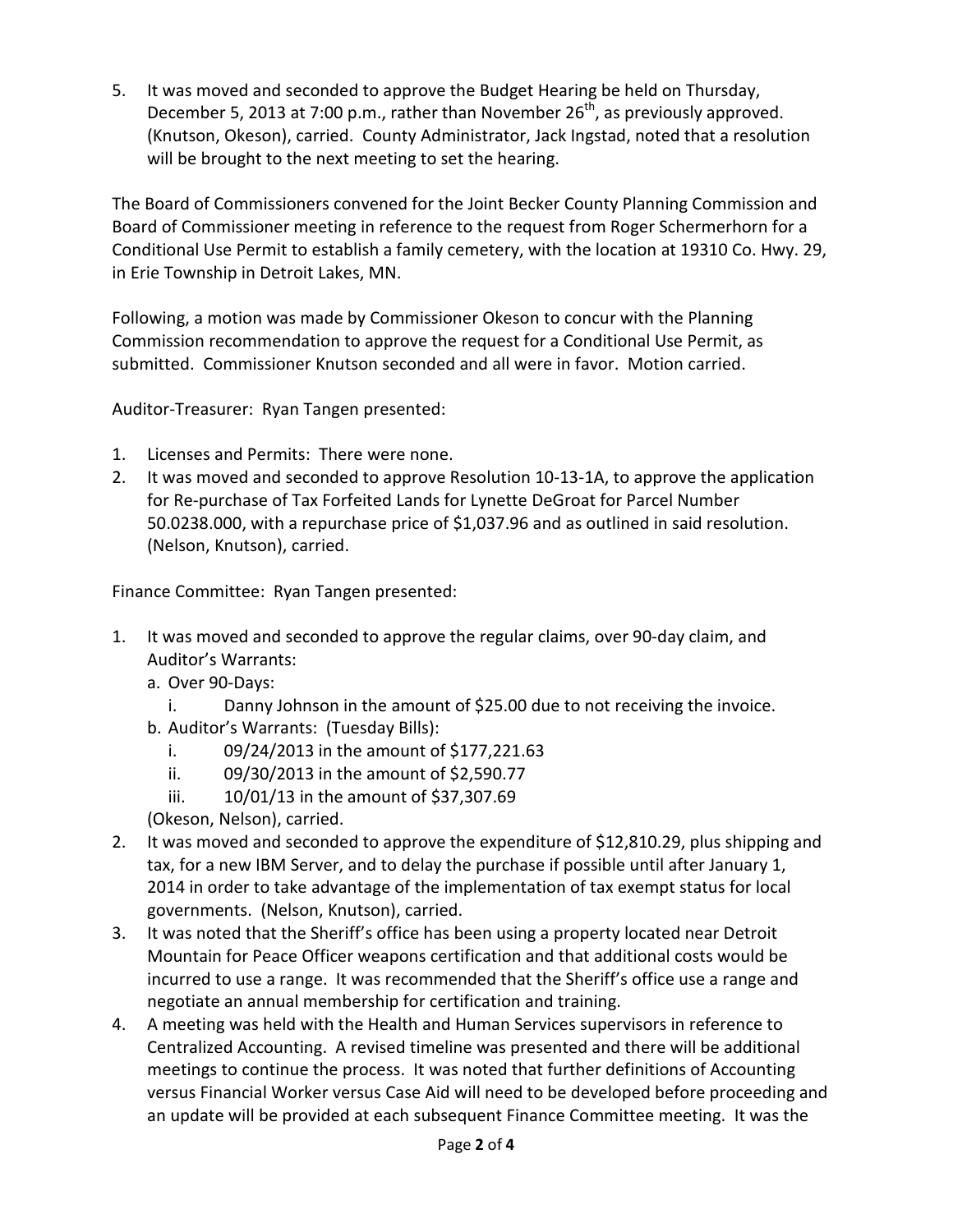consensus of the Board to direct the County Administrator, Jack Ingstad, and Auditor-Treasurer, Ryan Tangen, to inform the department heads of the Boards commitment to reaching the end goal, the implementation of Centralized Accounting for Becker County. County Administrator, Jack Ingstad, noted that the County Attorney's office has been involved in clearing up issues in reference to concerns with data privacy and that those concerns have been alleviated.

Highway: Jim Olson presented:

- 1. It was moved and seconded to approve Resolution 10-13-1C, to enter into a cooperative agreement with the City of Detroit Lakes to share in the costs and benefits of a Needs Assessment Study for a proposed Joint Shared Public Works Facility, and to authorize and direct the County Board Chair and County Administrator to execute said agreement and any amendments to the agreement. (Okeson, Nelson), carried.
- 2. It was moved and seconded to award the Gravel Crushing Contract to Hough, Inc. of Detroit Lakes, with the low quote of \$105,000 (\$4.20 per cubic yard) for gravel crushing at the Ford Pit. (Okeson, Nelson), carried.

Environmental: Steve Skoog presented:

1. It was moved and seconded to approve awarding the bid to Landwehr Construction, with the low quote of \$284,305 for earthwork for a future Municipal Solid Waste Transfer Station and to construct a new demolition landfill cell. (Knutson, Okeson), carried.

Human Services: Nancy Nelson presented:

- 1. It was moved and seconded to approve the renewal of the waiver agreement with Sanford Home Care to provide Homemaker, Home Health, and professional nursing services. (Grimsley, Nelson), carried.
- 2. It was moved and seconded to approve the Minnesota Department of Health (MDH) Childhood Immunization Grant, as presented. (Grimsley, Knutson), carried.
- 3. It was moved and seconded to approve the Minnesota Disabled American Veteran's (DAV) Contract between Becker County and the DAV for shared staffing to provide transportation dispatch services. (Grimsley, Okeson), carried.
- 4. It was moved and seconded to approve the contract amendments, as presented, with the Lakes Crisis and Resource Center and Generations, Inc., to accurately reflect liability insurance coverage, effective August 31, 2013 through September 30, 2015. (Grimsley, Nelson), carried.
- 5. It was moved and seconded to approve the contract changes with UCare to clarify services provided to enrollees of UCare. (Grimsley, Knutson), carried.
- 6. It was moved and seconded to approve the contract amendment with MnDOT Federal Certification and Assurances to incorporate the 2013 FTA Certifications and Assurances into the operating contract. (Grimsley, Okeson), carried.
- 7. The request to approve Resolution 10-13-1E, to approve the execution of a contract with MNSure was withdrawn.